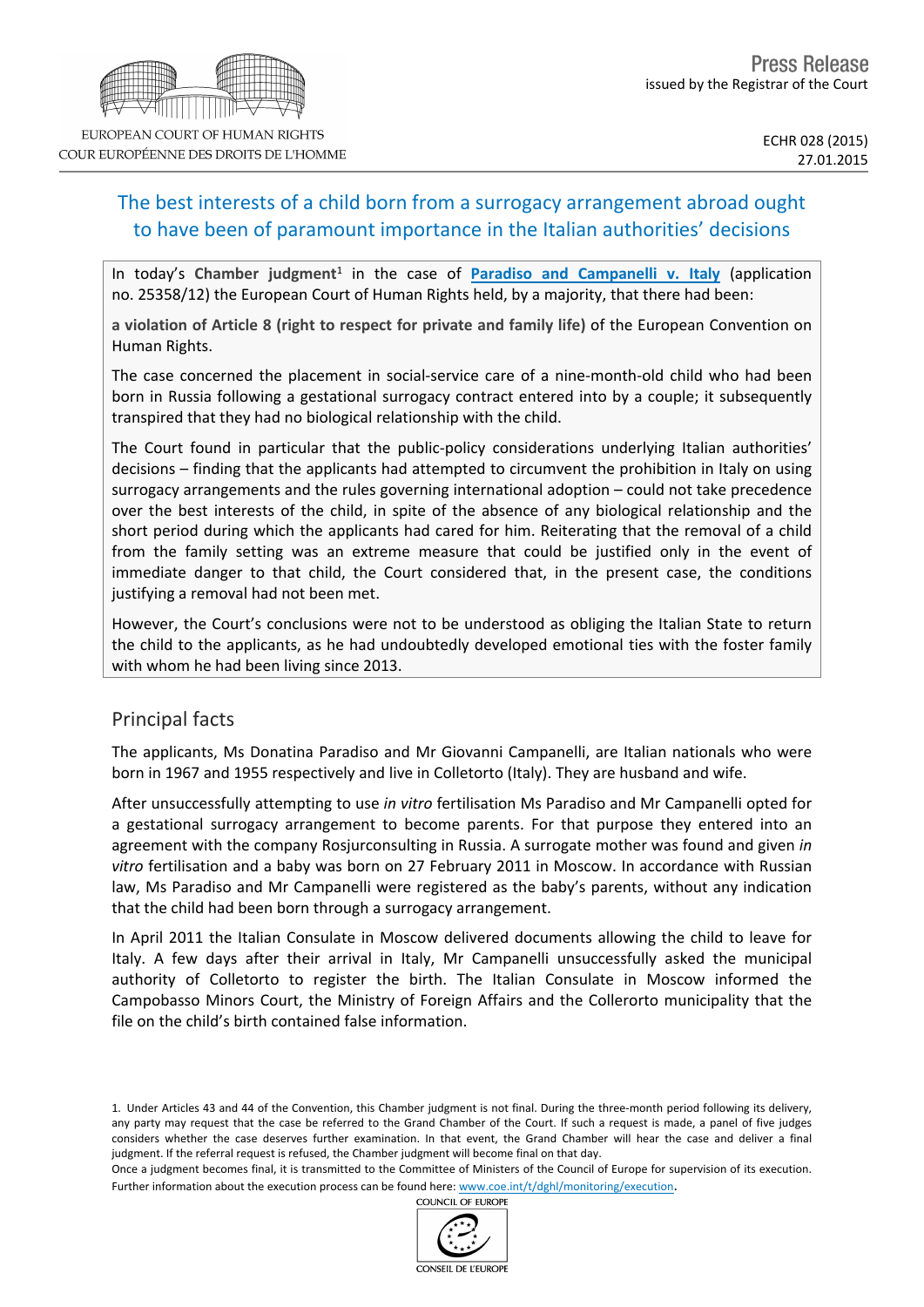On 5 May 2011 Ms Paradiso and Mr Campanelli were charged with "misrepresentation of civil status", and violation of the adoption legislation, in that they had brought the child to Italy in breach of Italian and international law and without complying with the authorisation to adoption obtained by them in December 2006, which ruled out the adoption of such a young child. On the same date the public prosecutor at the Campobasso Minors Court requested the opening of proceedings to free the child for adoption, since, for the purposes of Italian law, he had been abandoned.

In August 2011 a DNA test revealed that Mr Campanelli was not the child's biological father. Gametes from other sources must have been used in the course of the fertilisation procedure. In consequence, the minors court decided on 20 October 2011 that the child should be removed immediately from the applicants and placed under guardianship, on the ground that there was no biological relationship between them and that there existed doubts as to the applicants' child-raising and emotional capacities, the conduct of Ms Paradiso and Mr Campanelli having been contrary to the law. The baby was placed in a children's home, without Ms Paradiso and Mr Campanelli being informed of his location or allowed any contact, then in January 2013 the baby was entrusted to foster parents. In addition, he was left without a formal identity.

In April 2013 the refusal to register the Russian birth certificate was confirmed on the ground that its registration would be contrary to public policy, given that the certificate was inaccurate, there being no biological relationship between the child and the applicants. The latter unsuccessfully submitted that they had acted in good faith, and claimed to have been unaware that Mr Campanelli's seminal fluid had not been used in the Russian clinic.

In April 2013 the child received a new identity, and it was indicated in the new birth certificate that he had been born to unknown parents. On 5 June 2013 the minors court declared that the applicants no longer had the capacity to act in the adoption procedure initiated by them, given that they were neither the parents nor relatives of the child.

# Complaints, procedure and composition of the Court

Relying on Article 8 (right to respect for private and family life), the applicants complained, in particular, about the child's removal from them, and about the refusal to acknowledge the parentchild relationship established abroad by registering the child's birth certificate in Italy.

The application was lodged with the European Court of Human Rights on 27 April 2012.

Judgment was given by a Chamber of seven judges, composed as follows:

Işıl **Karakaş** (Turkey), *President*, Guido **Raimondi** (Italy), András **Sajó** (Hungary), Nebojša **Vučinić** (Montenegro), Helen **Keller** (Switzerland), Egidijus **Kūris** (Lithuania), Robert **Spano** (Iceland),

and also Stanley **Naismith**, *Section Registrar.*

### Decision of the Court

### Article 8

The Court dismissed at the outset the applicants' complaint submitted in the child's name, finding that they did not have standing to act on his behalf. It also dismissed, for failure to exhaust domestic remedies, the complaint submitted by Ms Paradiso and Mr Campanelli alleging that it was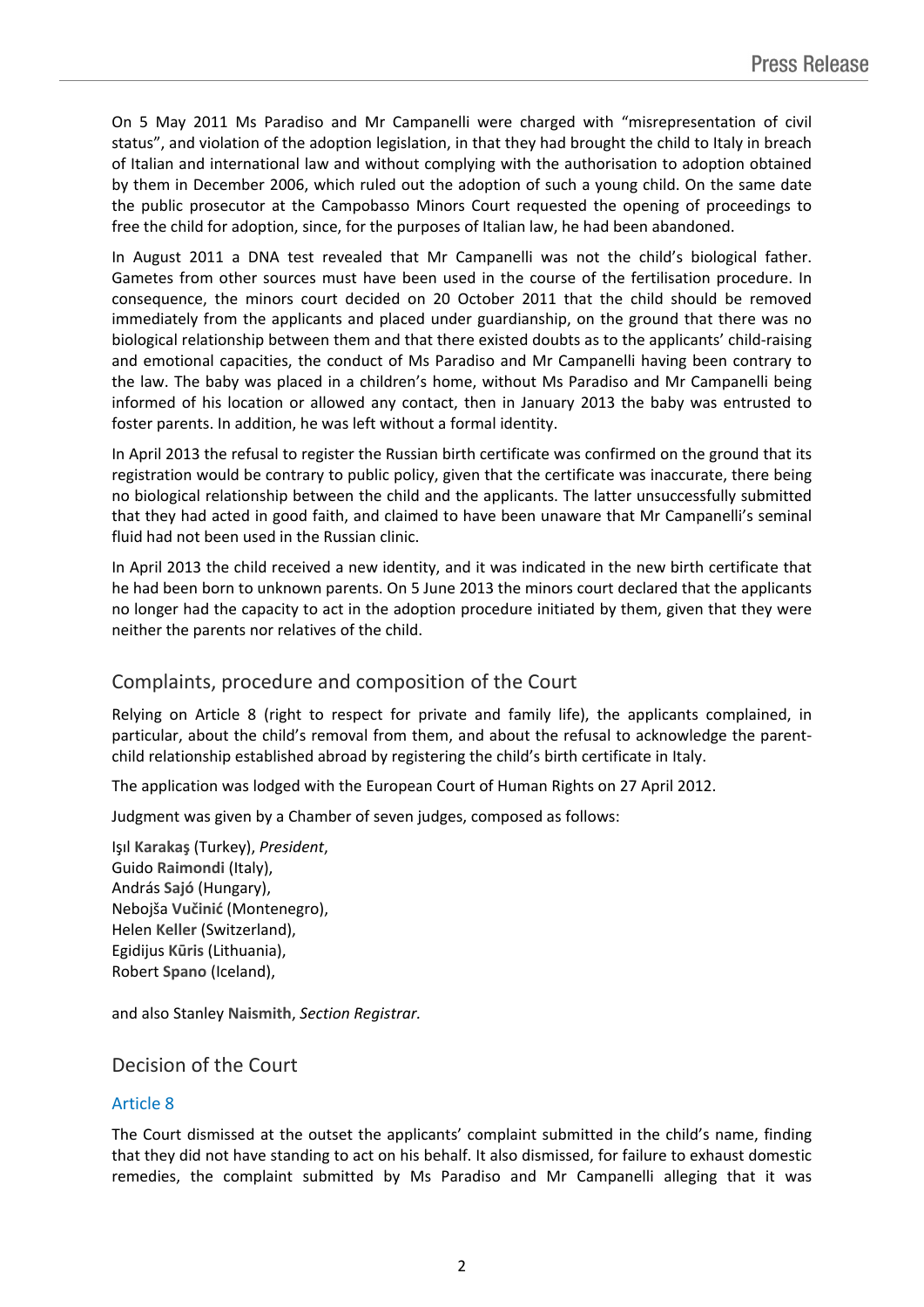impossible to have the child's birth certificate registered in Italy, as the applicants had not appealed on points of law.

With regard to the complaint concerning the child's removal and placement under guardianship, the Court, noting the existence of a *de facto* family life between the couple and the child, held that Article 8 was applicable in this case and declared this complaint admissible. Although Ms Paradiso and Mr Campanelli had spent only six months with the baby, that period had covered important stages in his young life and they had behaved as parents towards him during that period.

As to the merits of the case, the Court considered, firstly, that the measures to remove the child and place him under guardianship amounted to interference in the applicants' private life and had been in accordance with the law. Indeed, the domestic courts' application of Italian law in concluding that the child had been abandoned had not been arbitrary, and the measures taken had been based on provisions of domestic law. In addition, the contested measures pursued the legitimate aim of "prevention of disorder", in so far as the applicants' conduct had been contrary to the law.

Secondly, in assessing the necessity of this interference in a democratic society, the Court was required to examine whether the application of the national law had struck a fair balance between the public interest and the applicants' private interests, namely respect for their private and family life. In so doing, it had to have regard to the essential principle according to which, whenever the situation of a child was in issue, the best interests of that child were paramount.

On the issue of whether these interests had been taken into account by the Italian authorities, the Court noted that they had decided to remove the child in order to put an end to an unlawful situation. They had considered that by contacting a Russian agency and then bringing back to Italy a child whom they passed off as their son Ms Paradiso and Mr Campanelli had attempted to circumvent the prohibition in Italy on using surrogacy arrangements and the rules governing international adoption. According to the Italian authorities, that situation resulted from a narcissistic desire or from a wish to resolve problems in their relationship, which cast doubt on their childraising and emotional capacities.

However, the reference to public order could not be considered as giving carte blanche for any measure, as the State had to take into consideration the best interests of the child, irrespective of the parental relationship, genetic or otherwise. The Court reiterated that the removal of a child from the family setting was an extreme measure, which could be justified only in the event of immediate danger to the child. The threshold set in its case-law in this respect was very high<sup>2</sup>.

Admittedly, the minors court had taken into account the undoubted harm in removing the child, but had considered, given the short period spent with the applicants and his young age, that he would bounce back from this difficulty. For its part, the Court considered that, although the situation before the Italian courts was a sensitive one, the conditions justifying removal had not been met. The argument that, with time, the child would have developed closer ties with his intended parents, making a possible subsequent separation even more problematic, was not sufficient to justify his removal. Moreover, Ms Paradiso and Mr Campanelli, who had been assessed as fit to adopt in December 2006, when they received the authorisation to adopt, were then held to be incapable of bringing up and loving the child on the sole ground that they had circumvented the adoption legislation, without any expert report being ordered by the courts. In addition, the child had not received his new identity until April 2013, which meant that he had had no official existence for more than two years. Yet it was necessary to ensure that a child was not disadvantaged on account

<sup>&</sup>lt;sup>2</sup> The Court reviewed that case-law in paragraph 80 of the judgment. In particular, it pointed out that in the case of [Wagner](http://hudoc.echr.coe.int/sites/eng-press/pages/search.aspx#%7B) [and](http://hudoc.echr.coe.int/sites/eng-press/pages/search.aspx#%7B) [J.M.W.L.](http://hudoc.echr.coe.int/sites/eng-press/pages/search.aspx#%7B) [v.](http://hudoc.echr.coe.int/sites/eng-press/pages/search.aspx#%7B) [Luxembourg](http://hudoc.echr.coe.int/sites/eng-press/pages/search.aspx#%7B) (application no. 76240/01, judgment of 28 June 2007), the Luxembourg authorities had not recognised the parent-child relationship established in another country, on the ground that this went against public policy; however, they had not taken any measure to remove the underage child or to interrupt family life.